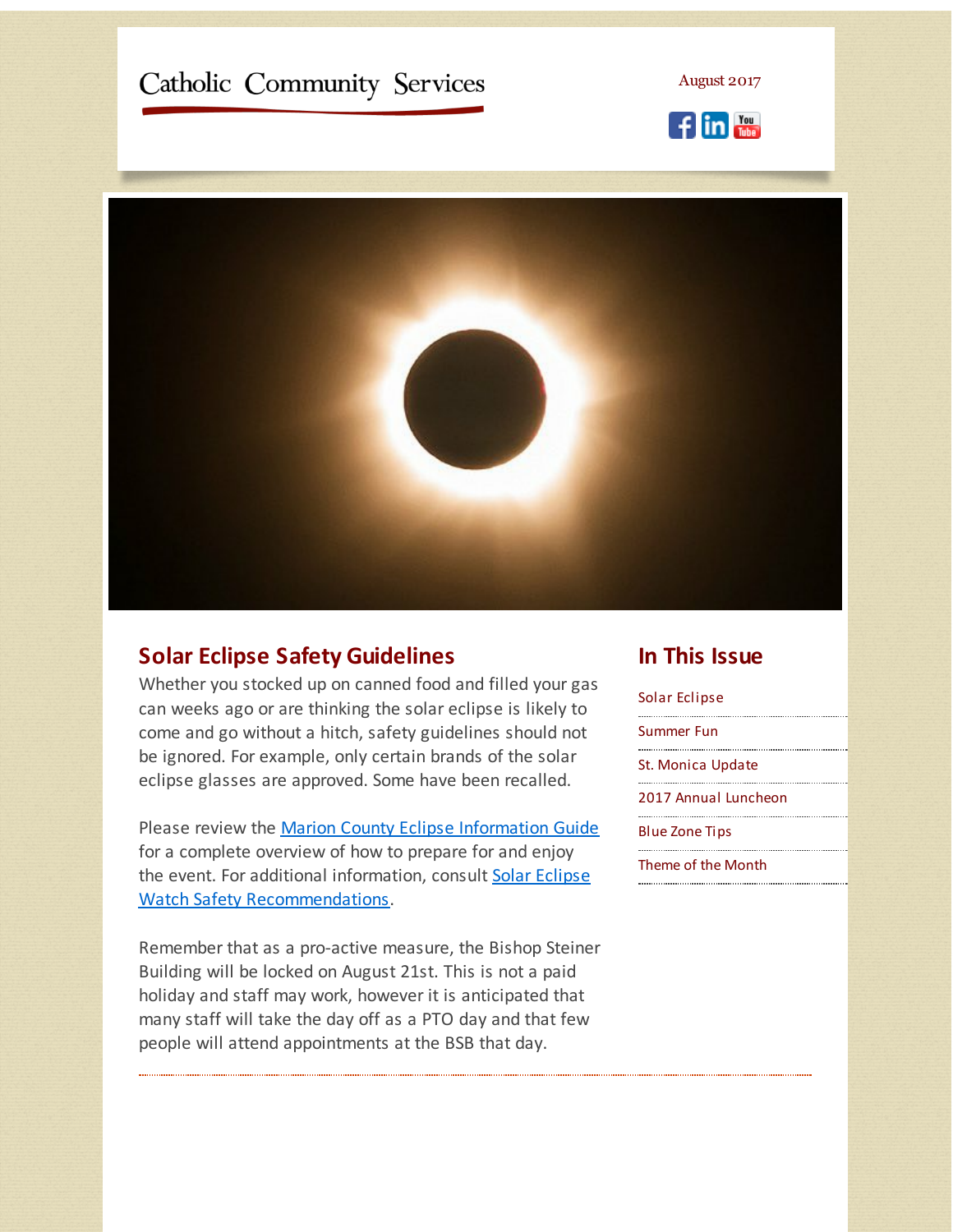

### **Summer Fun in Good Company**

CCS, CCSF and ISN staff are making time to enjoy the company of co-workers, the people we serve and their neighbors this summer. The all-staff barbecue took place at Claggett Creek Park in Keizer with employees, family members and customers joining the festivities.

An impromptu opportunity to socialize came during the heat wave when HR hosted a shaved ice break. Later in the month, they also helped the Murdock house staff and residents host a block party for neighbors. View photos from these three fun summer happenings below.

#### Company [Barbecue](http://r20.rs6.net/tn.jsp?f=001n3HckLhJJ6m86kBktiY3RoszDREXw4-FHBy9prpGKqFqX-0sgrFbOP3TO0TpLTjU0_AmHrmhawuBcUwb41_u88U1qoPNHr3kJksZVCsxGCyOdo5rUaVrEK3-zXMcmnZvX2EENvPUhmbI9vmWNRZ_Odr3QkhRt6-1n-UJ_8dsBZSvko4pgxyH_su6QXh7Au5z--I8In_ya3s=&c=&ch=) [Shaved](http://r20.rs6.net/tn.jsp?f=001n3HckLhJJ6m86kBktiY3RoszDREXw4-FHBy9prpGKqFqX-0sgrFbOP3TO0TpLTjUomNFr01KCgLtASWiGz0vRmsDLv_Q4iHHZSnbSwdD07anjoQ6aKG1v5CtlzGmx2aTiTpp-Sp5h0oMy6FqCsk5U8RBlMPngt5M6rPOmxxbgIQrb1DGvxJEPWXEjbVgEx3kD9D3Rwx9Kns=&c=&ch=) Ice Break [Murdock](http://r20.rs6.net/tn.jsp?f=001n3HckLhJJ6m86kBktiY3RoszDREXw4-FHBy9prpGKqFqX-0sgrFbOP3TO0TpLTjUEzov-4I1nk3T_yliySNSPeGUfnNwbNkFzJlcrqOPyecOoj93JZNpJL7vR0QlNARCTGovVs6givASIH-f5b4hScpHSPVUCLNKEGorE5QLRSVNRDvwRzg1zOpruHFnOKCMeQMfyrxGROY=&c=&ch=) Block Party

To keep the summer fun and camaraderie going, Adell House staff have extended an open invitation to all staff members to drop by for a barbecue happening every Friday from 12:00pm to 2:00pm at the house. To RSVP, contact **[Bbracken@ccswv.org](mailto:Bbracken@ccswv.org).** 

[Download](http://r20.rs6.net/tn.jsp?f=001n3HckLhJJ6m86kBktiY3RoszDREXw4-FHBy9prpGKqFqX-0sgrFbOP3TO0TpLTjU42ewN8UP7fqhNqzOdRTeMv3b8gxXNCSvC7k5-DMvlDxCbEFQcMsGesPVXFLOXNW9aFAW0rjz0LJhtg3O00HgggHMBL-c5wh5hEt5eoMe7gEb8UA_op1bx01pZjK5CxLQNHsF3MprjwS6Jiu6inc4NRnfswH909GsnVXJJ2donQxH_vmvbYB6Jw==&c=&ch=) Adell House BBQ Flier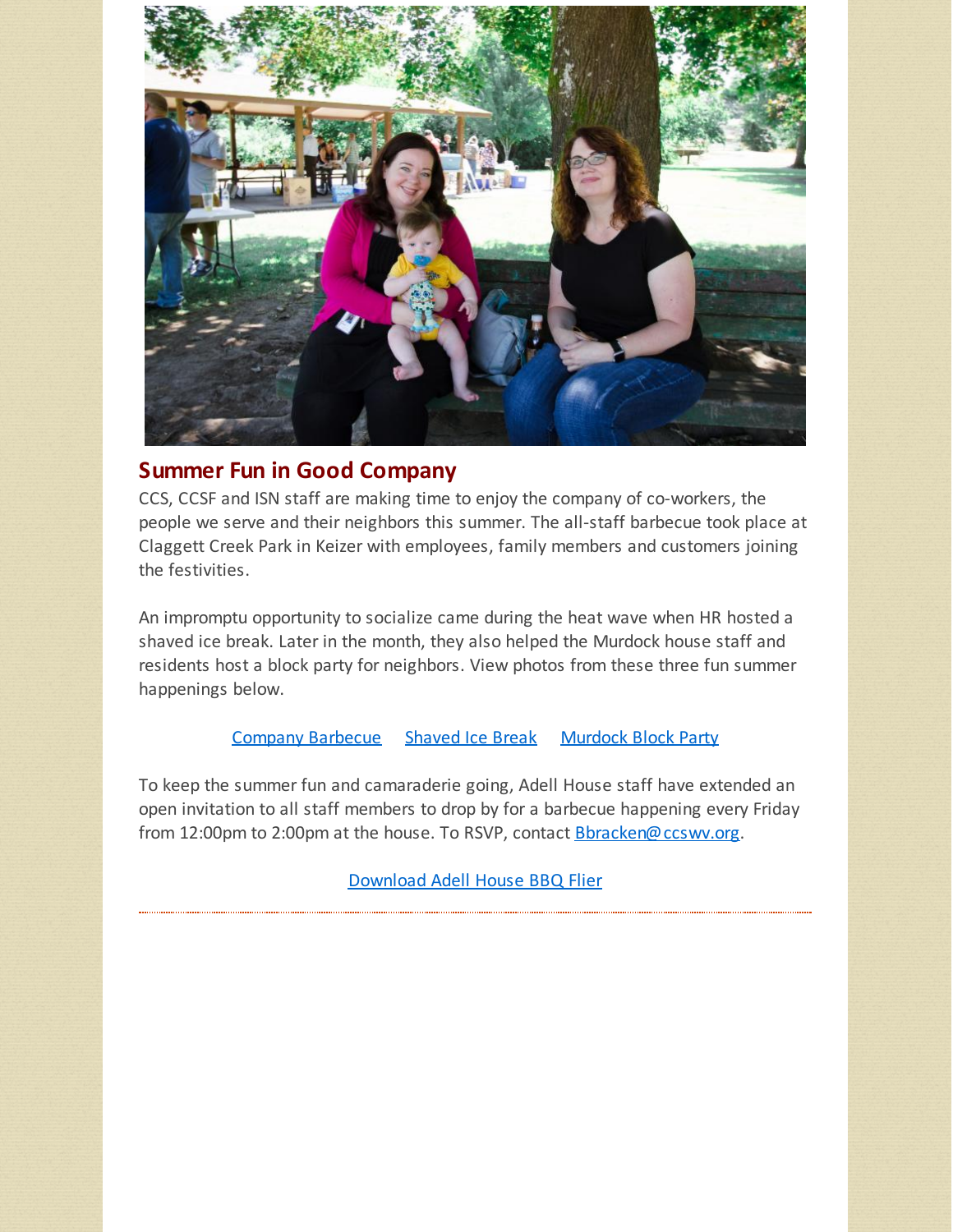

### **St. Monica Apartments Update**

Thanks to the efforts of the St. Monica Capital Campaign Committee, led by Honorary Chair Dick Kreitzberg and General Chair Glenda Anderson, \$1.2 million has been raised for the St. Monica Apartments. In August of 2016, work began with the demolition of the old Apple Blossom Apartments. After a number of unexpected delays, we are happy to report that construction is now underway.

#### Full [Story](http://r20.rs6.net/tn.jsp?f=001n3HckLhJJ6m86kBktiY3RoszDREXw4-FHBy9prpGKqFqX-0sgrFbOP3TO0TpLTjUw5RGnzHyZk23zOTGJ_6OHMfGZBlx8yNDFNBUgKw0rDQD-OIffqGDvZysOBCuNcuYZ1RcETpUCuyx5hMoCtvs3G9Jc_9W94MDqGrTeqOMQGzfkUgT2ie8G3EQ8S2kHlTxrKGJ8j-u6h6PtVgFCsOGiaZAQZYbA_vZBwFPtDlPRsrbMq7dTA81RbFKWVrE4YN0v9VNYwS9eWQ_sNNB_7HFD2kV_3F3pvNJJj37k6JYL1o=&c=&ch=) **View [Gallery](http://r20.rs6.net/tn.jsp?f=001n3HckLhJJ6m86kBktiY3RoszDREXw4-FHBy9prpGKqFqX-0sgrFbOP3TO0TpLTjUN0AK-7mlHOXotwYHg-28ImFdtr3baJW9hEpO_5ut5ZzwIyDD4FeXE-J87iCUguhbw-h5gZj9mUHB6JAz3scj3tmx5A3vOz6mGkpL6_SmWbW4I_br-exGrYN_LeXdcBgTkCmPPnLO784=&c=&ch=)**



## **CCS 2017 Annual Fundraising Luncheon**

Our Annual Luncheon is set for Wednesday, October 18th at the Salem Convention Center. Our theme this year is *Flourish Together*. Volunteers are needed to host tables, greet and register guests and set up and clean up. To volunteer, contact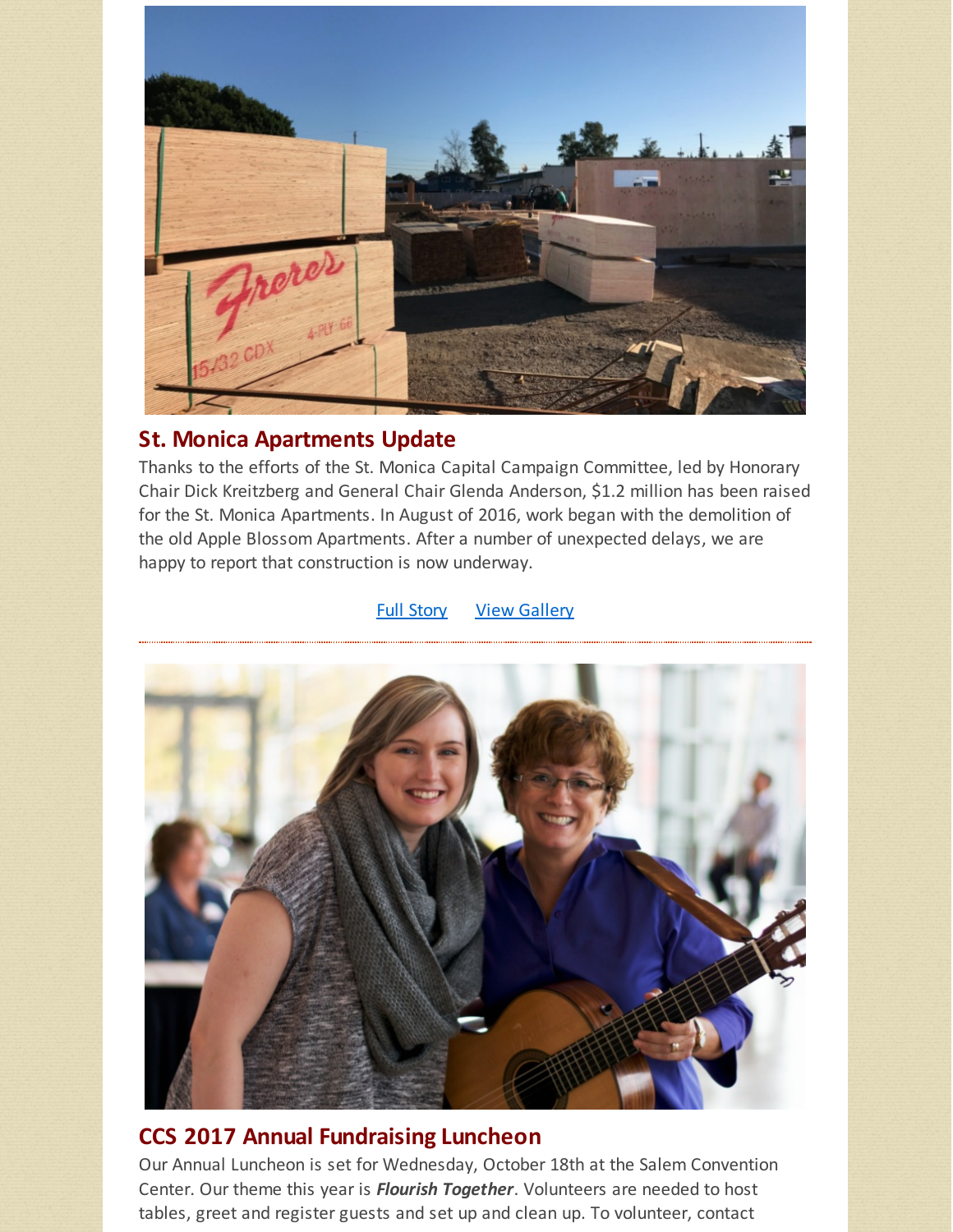[hfrederick@ccswv.org](mailto:HeidiFrederick@ccswv.org). To host a table, or for more information, contact [communications@ccswv.org](mailto:communications@ccswv.org).



## **Blue Zones Tips for Living Healthier, Longer**

Three of the six affirmations that our *Flourish Together* project team shares at every opportunity relate to health:

- We cherish and enjoy safe, stable, nurturing relationships
- We cherish and enjoy good health
- We cherish and enjoy gaining the knowledge, skills and virtues we need to succeed in the things that are most important to us in life

All of these affirmations are interrelated, and they build on one another. One of the key resources the *Flourish Together* and other FIT project teams have discovered, especially in helping staff and those we serve gain knowledge to achieve good health, is a study by Dan Buettner and Blue Zones, LLC. This research identified regions of the world, now referred to as Blue Zones, that have the most people living longer, healthier lives. The communities with the largest concentrations of centenarians were found in Sardinia, Italy (a small island off the coast of Italy, specifically an area called the Nuoro Province); Ikaria, Greece; Okinawa, Japan; Nicoya, Costa Rica; and Loma Linda, California. Learn more about the Blue Zones study and its findings in the research cited [here](http://r20.rs6.net/tn.jsp?f=001n3HckLhJJ6m86kBktiY3RoszDREXw4-FHBy9prpGKqFqX-0sgrFbOP3TO0TpLTjULmdBT8lCbZGgWqYFrS1DL-FEIkTr99HVEwE24LHjfxXeunfiqY9NzFpvfS6odRhcmsSdrTHKWztXKkcwG8DB6IdaUYTwu-q1PIP8og8Q5A-yBjkOaAR58w==&c=&ch=).

Sign up to receive Blue Zones tips for living a longer, healthier life [here](http://r20.rs6.net/tn.jsp?f=001n3HckLhJJ6m86kBktiY3RoszDREXw4-FHBy9prpGKqFqX-0sgrFbOP3TO0TpLTjU9QOIo51Ui7_OSn-0xeviPi996TuGH0MGHmVhvL5lixnFxwZCnM0dynF159EVNF8HikNUwb50uDT5WbyhbynxabnKN58AvBpnSox7hi2EW17cxuVzI-7ESse-yIgVFoxE_TIYM6DeJJDkLpY9LI9inXNfnsFfby3jtBRrTYb6q4R-IDY7wEFlJ5ksOnAQ_gqSiSa6iiWQSO27g6TruMaGSJYJS_C7Qg_RSpNH8kj5lvw7rkpSOUHkw3ko2vgqbDcXJGQEZt5gYAOLK7q8wMLeXLmxmy5g4IdBYR2e6fouBdWqJJvJXH3GfWzrhuODDoBSSYoiTOaiVy99R3LqbMcYNaBaEyS8tW8PxaIQzBeuWJZtYsDtJYfOT_xkQe4bTs80-r0HkL7AaH0uM5GDCu1XOLF4UFJQ8HlLKsrqgWWZSwVLbCwCQF7EykchL9lIFe3L60zaYb3ipO_RbXQQDWiNqRzA_fnY7iycCL5eqvbtg_s=&c=&ch=).